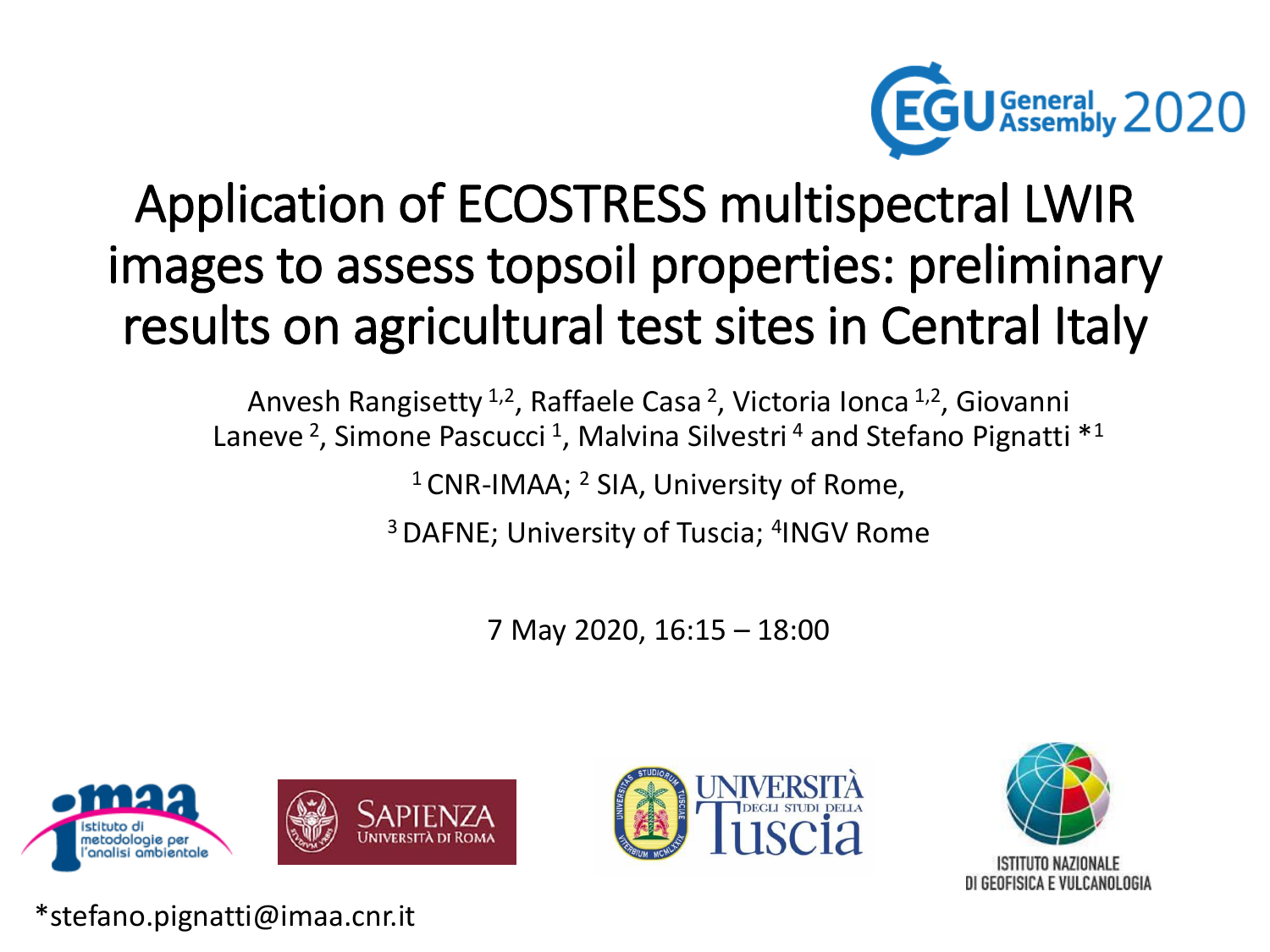### **INTRODUCTION**

- ECOSTRESS ( Ecosystem Spaceborne Thermal Radiometer Experiment on Space Station) was built at NASA-JPL and launched to the ISS on June 29, 2018. It has a viewing swath width of around 384 km, has a variable revisit times, dependent on the orbit of ISS.
- ECOSTRESS uses a multispectral thermal infrared radiometer to capture radiance of the Earth's surface in 5 spectral bands in the thermal infrared (8-12 micron) and one shortwave infrared band. It acquires data at  $\sim$  70 m spatial resolution. Emissivity and T data set were downloaded from the web site.
- Multispectral data in the LWIR region allows to retrieve quantitative information on top soil properties, such as texture, carbon and nitrogen content. Literature reports the use of multivariate statistical models.
- This study intends to verify the potential of night and day ECOSTRESS images for topsoil properties estimation.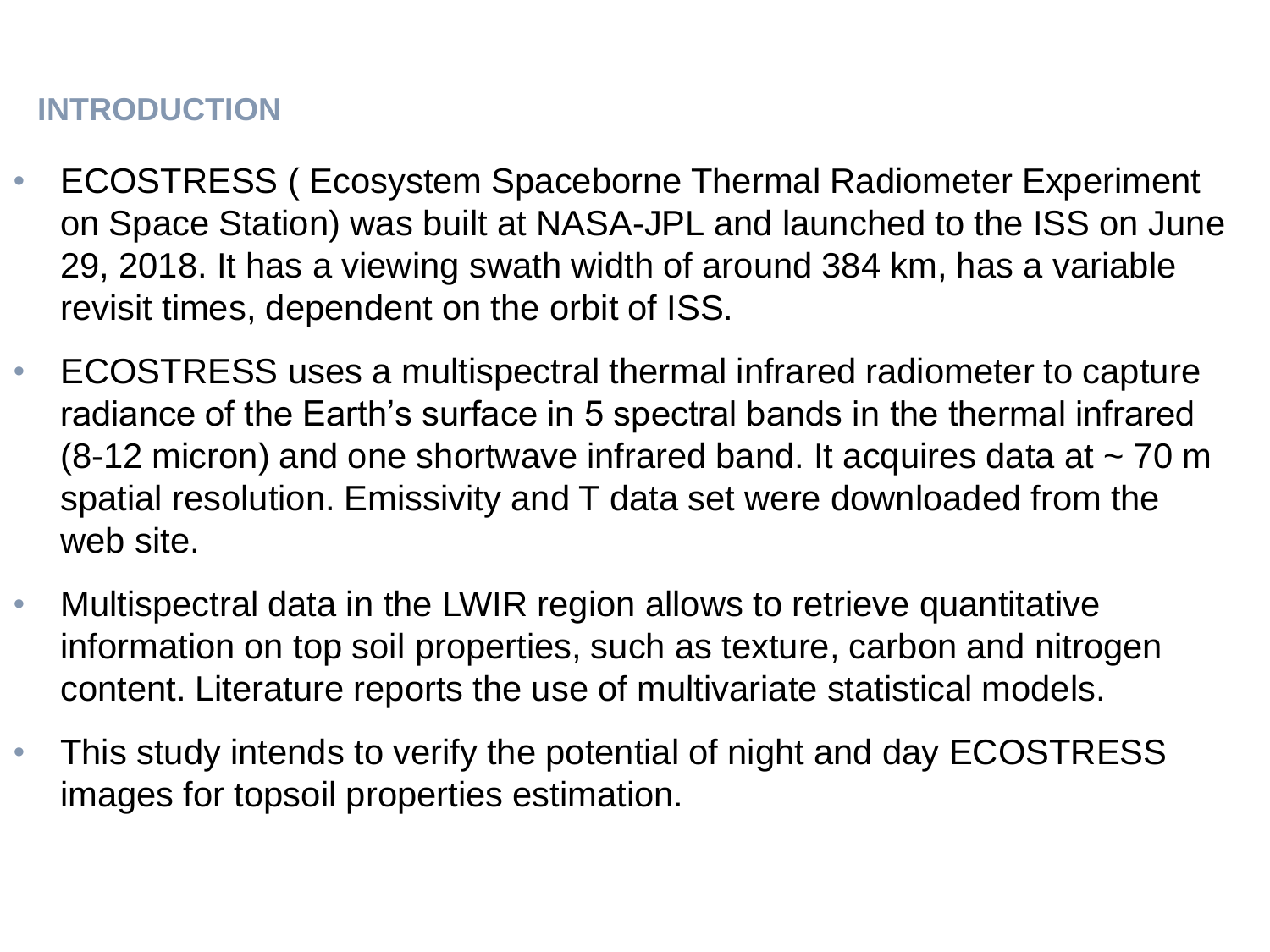### **STUDY AREA**

• On this fields ECOSTRESS images were explored (compared with the Sentinel 2 images ) to identify the images in which the sample fields are ploughed ( i.e., bare soil conditions)

| <b>ECOSTRESS</b>       |           |  |
|------------------------|-----------|--|
| <b>29 JANUARY 2019</b> |           |  |
| 3 JUNE 2019            |           |  |
| <b>Channel</b>         | $CW$ [µm] |  |
| $\mathbf{1}$           | 8.29      |  |
| 2                      | 8.78      |  |
| $\overline{3}$         | 9.20      |  |
| $\overline{4}$         | 10.49     |  |
| 5                      | 12.09     |  |

• Soil sampling campaigns have been conducted to assess the topsoil properties like soil texture (clay, silt, sand) and soil organic carbon (SOC) on specific experimental fields in the Maccarese farm (Central Italy).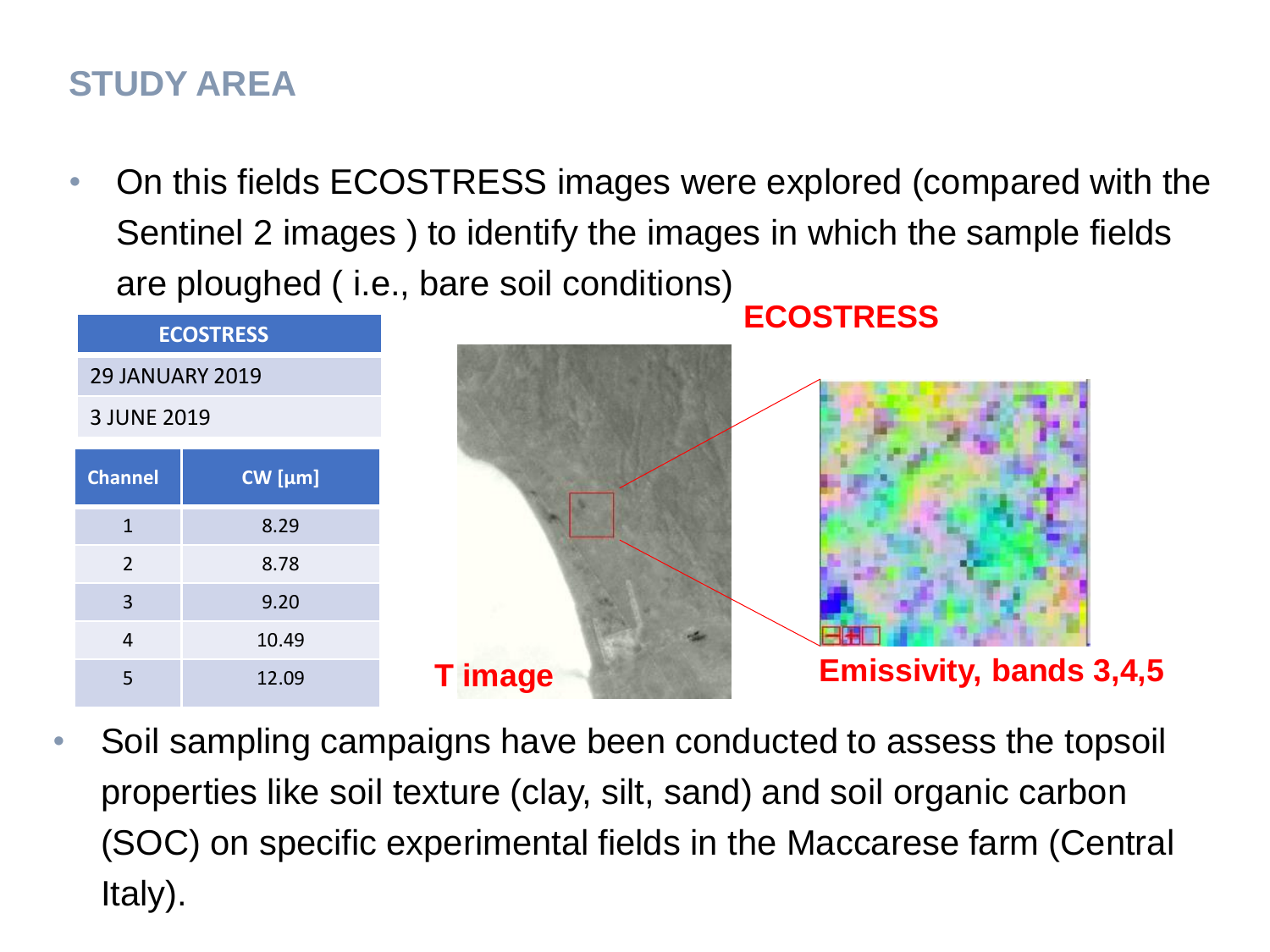### **STUDY AREA**

• On this fields ECOSTRESS images were explored (compared with the Sentinel 2 images ) to identify the images in which the sample fields are ploughed ( i.e., bare soil conditions or with some residues)



**Maccarese fields with sampling points**

• The emissivity images were used to define a prediction model (calibration and validation) by using multivariate statistical models.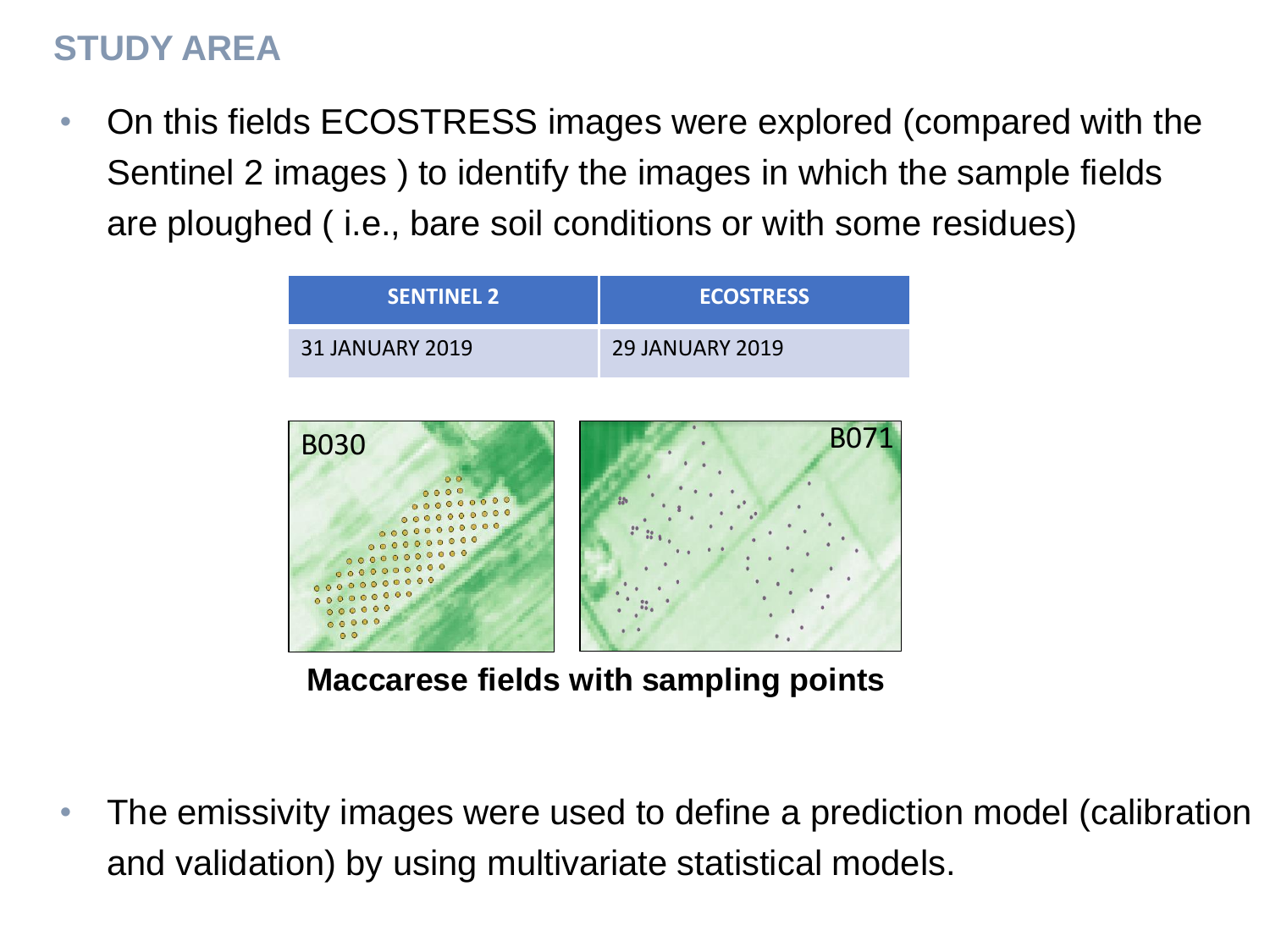### **METHODOLOGY**

### **PLSR** (Partial Least Square Regression)

- It is a statistical method that bears some relation to principal components regression. Principal component regression (PCR) is a regression technique based on Principal component analysis (PCA).
- PCA is a mathematical procedure that transforms a number of (possibly) correlated variables into a (smaller) number of uncorrelated variables called principal components.

The data were used with :

- Random hold back ( 70% calibration, 30% validation)
- Leave-one-out-cross-validation (LOCV)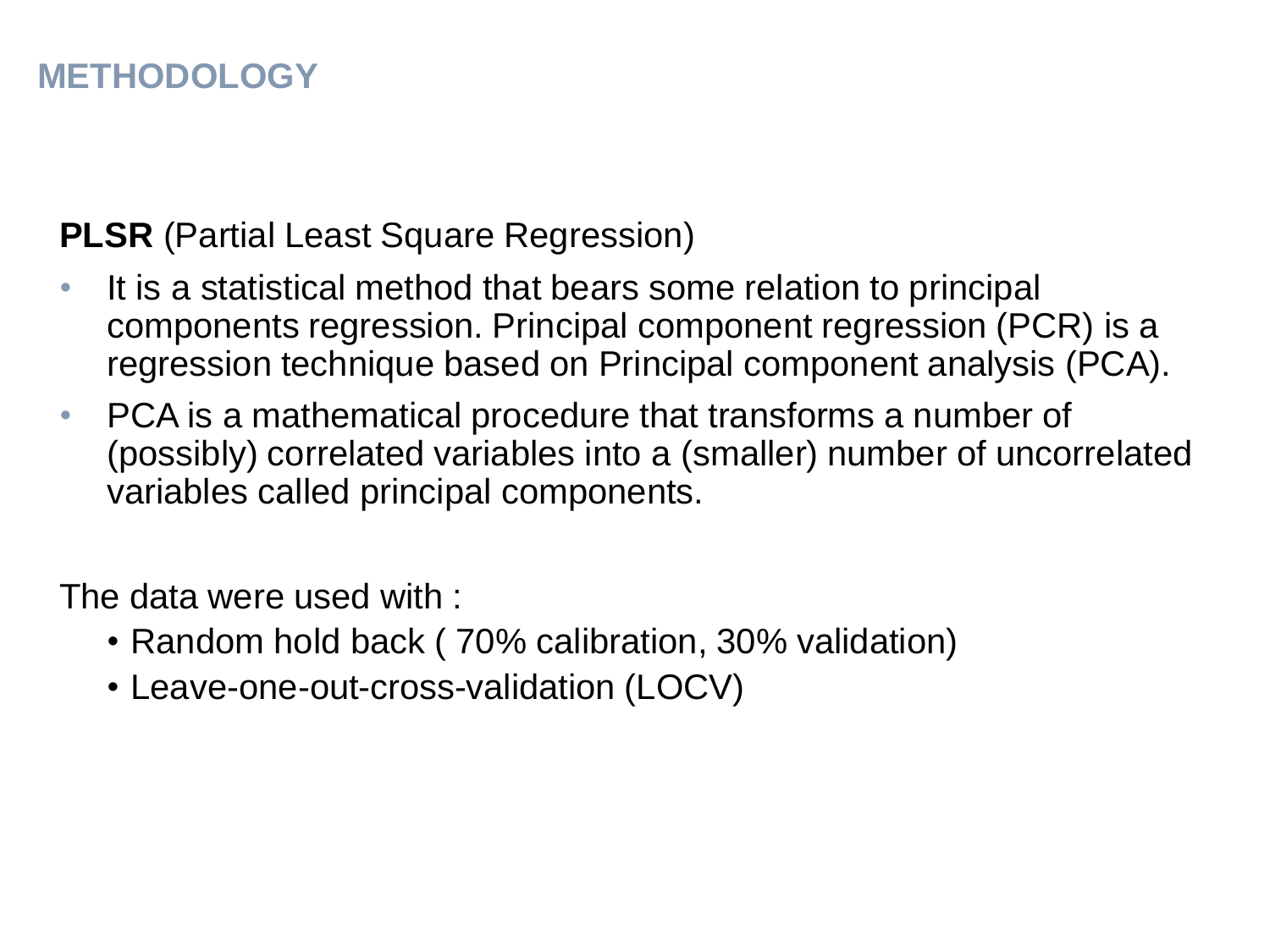#### **METHODOLOGY**

Whenever we train or calibrate a model, we can generate predictions.

Prediction were assessed using statistical metric like:

RMSE (Root Mean Square Error)

RPD (Residual Prediction deviation)

- RPIQ (Ratio of performance to interquartile range)
- R<sup>2</sup> (Coefficient of Determination)

Development of a prototype algorithm aiming to retrieve from spectroscopic data, soil top properties using PLSR ( Partial Least Square Regression) technique using the software R.

For the PLSR two cases are taken into account.

Case 1: Emissivity

Case 2: Absorbance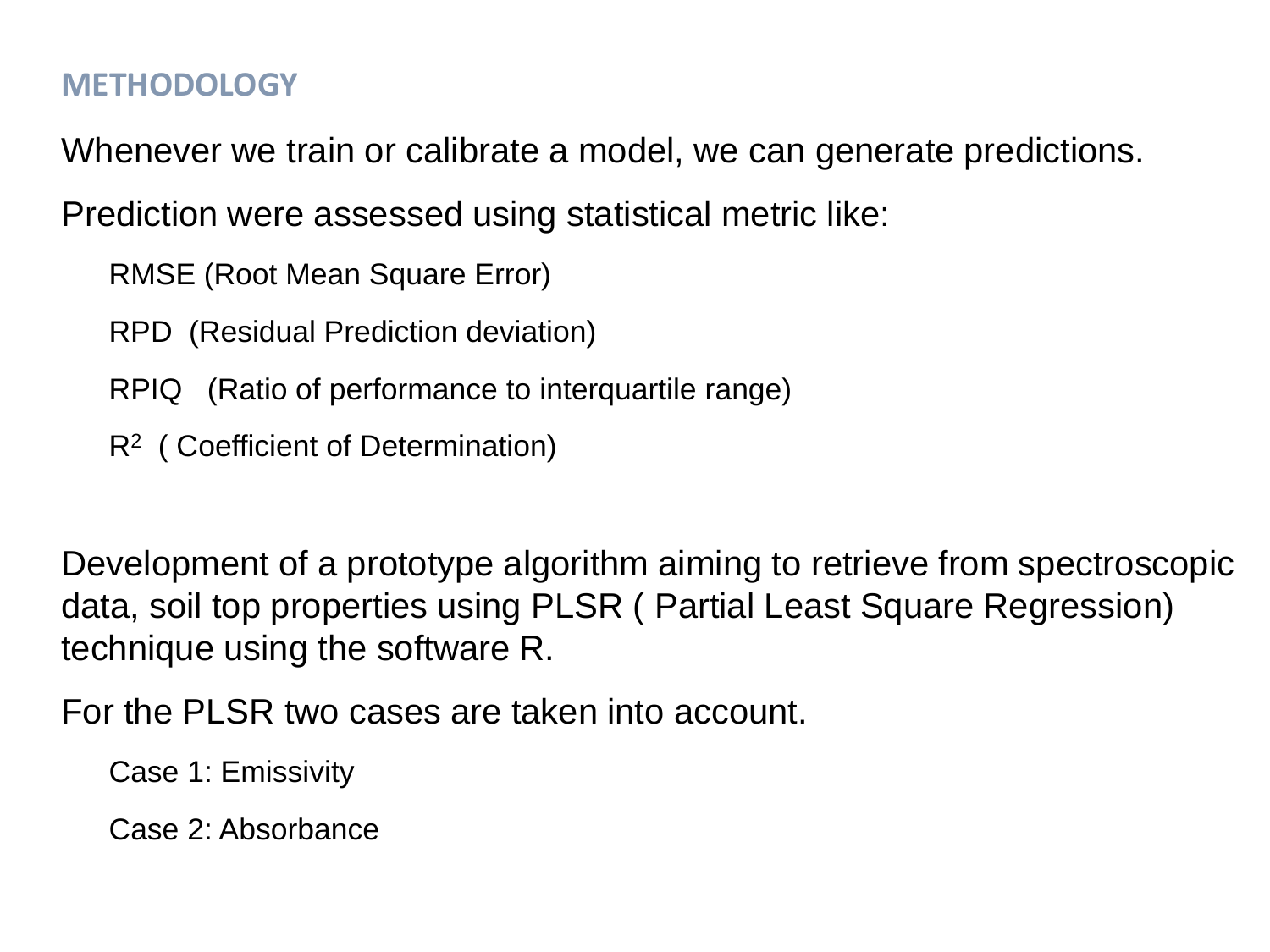#### **Field B064 Block kriging of sampled soil points to: ECOSTRESS 70 pixels grid**

#### **Field B071**











#### **Field B030**



**Predictions of clay**  $-60$  $-55$  $-50$  $-45$  $-40$  $-35$  $-30$  $-25$  $-20$  $15$ 

**Predictions of sand** 

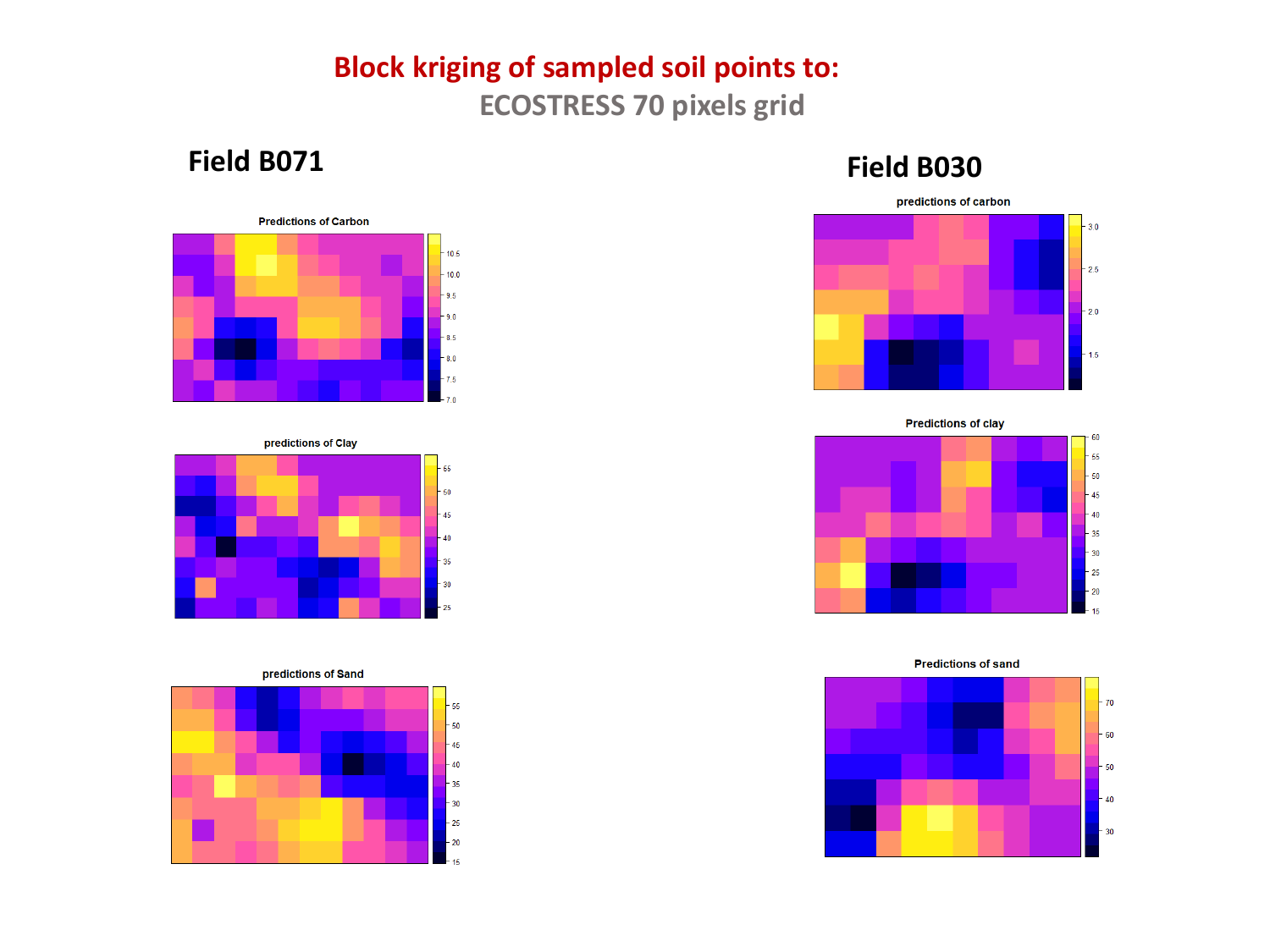## **Results:**

### **Field** - B030 field bulked data

| Variable | pretratment  | n. comp | <b>Bias</b> | rBias   | R <sub>2</sub> |      | signif | <b>RMSE</b> | <b>rRMSE</b> | <b>MAE</b> | <b>RPD</b> | <b>RPIQ</b> |
|----------|--------------|---------|-------------|---------|----------------|------|--------|-------------|--------------|------------|------------|-------------|
| l carbon | reflectance: |         | 0.06        | 3.04    | 0.55           | 0.74 | $***$  | 0.30        | 0.26         | 15.44      | 1.49       | 1.97        |
| 2 carbon | absorbance   |         | 0.06        | 3.04    | 0.55           | 0.74 | $***$  | 0.30        | 0.26         | 15.44      | 1.49       | 1.97        |
| 3 clay   | reflectance: |         | $-0.42$     | $-1.14$ | 0.45           | 0.67 | **     | 7.33        | 5.64         | 19.97      | 1.37       | 1.47        |
| 4 clay   | absorbance   | 4       | $-0.42$     | $-1.14$ | 0.45           | 0.67 | $***$  | 7.35        | 5.66         | 20.01      | 1,37       | 1.47        |
| 5 sand   | reflectance: |         | 0.67        | 1.41    | 0.43           | 0.66 | #      | 10.49       | 8.38         | 22.32      | 1.35       | 1.84        |
| 6 sand   | absorbance   | 4       | 0.67        | 1.42    | 0.43           | 0.65 | #      | 10.52       | 8.41         | 22.38      | 1.34       | 1.84        |





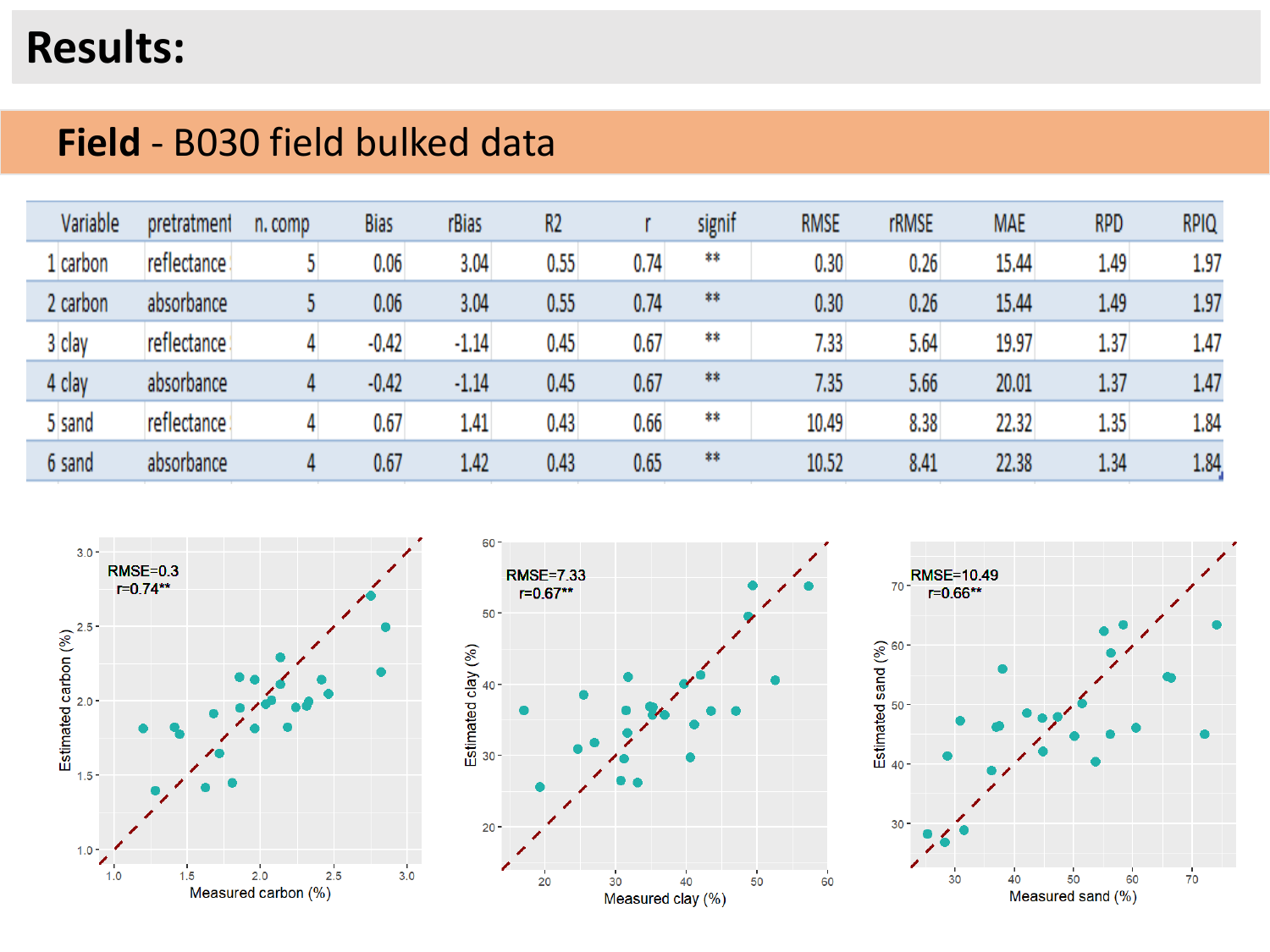### **Field** - B071 field bulked data

| Variable | pretratment n. comp. | <b>Bias</b> |         | rBias   | R <sub>2</sub> |           | signif      | <b>RMSE</b> | <b>rRMSE</b> | <b>MAE</b> | <b>RPD</b> | <b>RPIQ</b> |
|----------|----------------------|-------------|---------|---------|----------------|-----------|-------------|-------------|--------------|------------|------------|-------------|
| 1 Carbon | reflectance:         |             | $-0.20$ | $-2.21$ | 0.19           | $0.44*$   |             | 0.79        | 0.65         | 8.62       | 1.04       | 1.29        |
| 2 Carbon | absorbance           |             | $-0.20$ | $-2.19$ | 0.19           | $0.44*$   |             | 0.80        | 0.65         | 8.63       | 1.04       | 1.28        |
| 3 Clay   | reflectance:         |             | $-0.28$ | $-0.71$ | 0.03           |           | $0.17$ n.s. | 7.78        | 6.78         | 19.69      | 1.04       | 1.79        |
| 4 Clay   | reflectance:         |             | $-0.28$ | $-0.71$ | 0.03           |           | $0.17$ n.s. | 7.78        | 6.78         | 19.69      | 1.04       | 1.79        |
| 5 Clay   | absorbance           |             | $-0.28$ | $-0.71$ | 0.03           |           | $0.17$ n.s. | 7.78        | 6.78         | 19.68      | 1.04       | 1.79        |
| 6 Sand   | reflectance          |             | 0.89    | 2.17    | 0.06           |           | $0.24$ n.s. | 9.96        | 8.79         | 24.44      | 1.05       | 1.37        |
| 7 Sand   | absorbance           |             | 0.89    | 2.17    | 0.06           |           | $0.24$ n.s. | 9.96        | 8.78         | 24.43      | 1.05       | 1.37        |
| 8 silt   | reflectance          |             | 0.77    | 4.17    | 0.34           | $0.59$ ** |             | 2.60        | 1.87         | 14.01      | 1.20       | 1.76        |
| 9 silt   | absorbance           |             | 0.78    | 4.19    | 0.34           | $0.59$ ** |             | 2.61        | 1.87         | 14.05      | 1.19       | 1.76        |